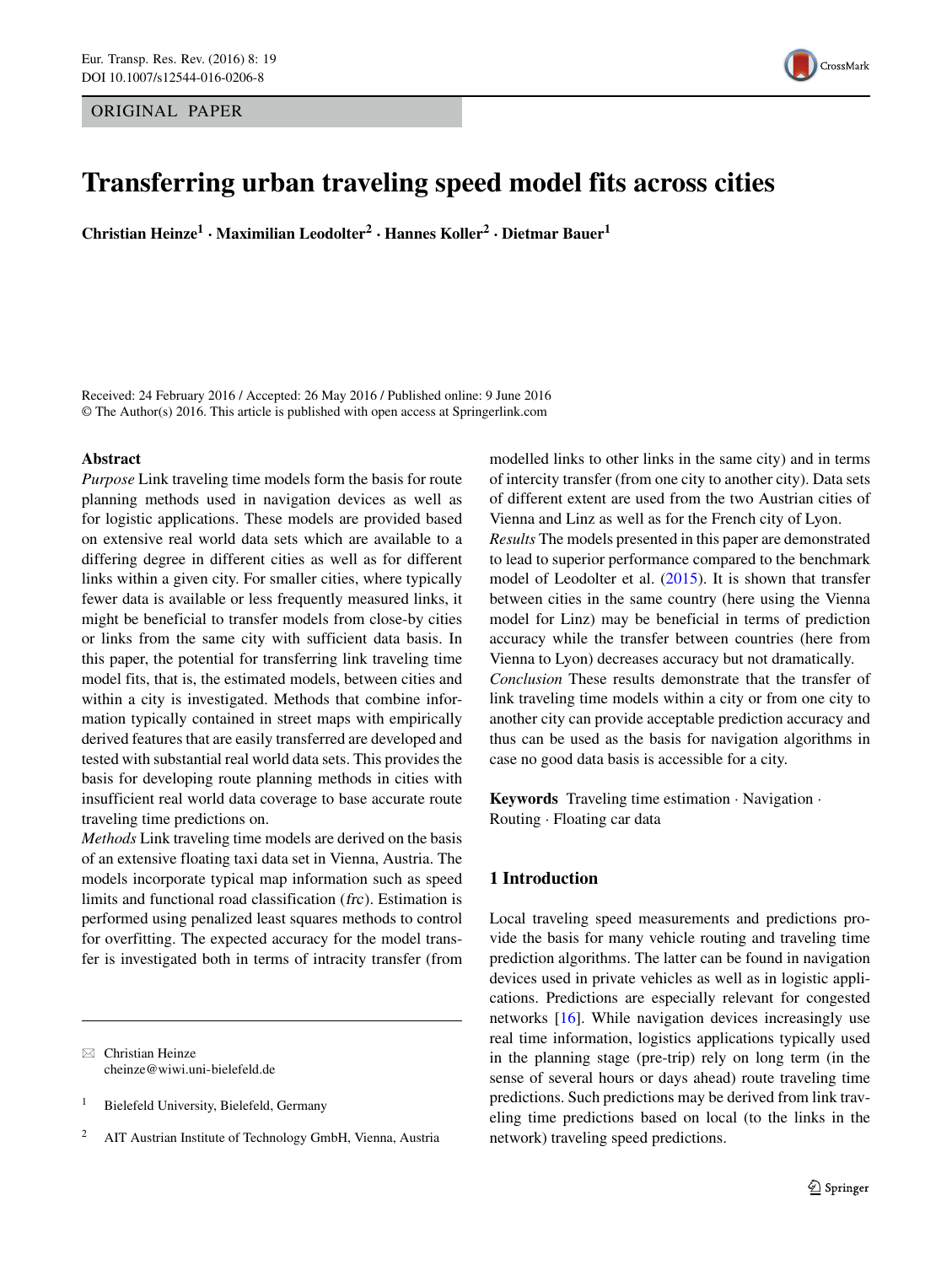Traveling speed predictions have been derived from either local measurements, taken from stationary road side sensors (for a survey see e.g. [\[1\]](#page-10-0)), or from floating sensors distributed to a fleet of vehicles (from a long list of contributions see e.g. [\[3,](#page-10-1) [4,](#page-10-2) [10\]](#page-10-3)). There exists an extensive literature dealing with traveling time estimation; see the collection of survey papers in  $\lceil 2 \rceil$  or the literature reviews in  $\lceil 13 \rceil$  and [\[23\]](#page-11-3) amongst others. All these approaches presuppose large databases in order to yield accurate predictions for all possible routes in a given city and for a given time of the day (see e.g. [\[11\]](#page-10-5) and [\[18\]](#page-11-4)).

Two main hurdles for providing such a large sample exist. First, only a subset of the road links can be equipped with road side sensors due to cost restrictions. Second, the data collecting fleet vehicles do not traverse all road links at all times. Especially those links located on the outskirts of a city are typically neglected. Consequently, many cities currently lack sufficiently large data sets required by the mentioned approaches. In order to fill the gaps in the data, one can implement an extensive measurement campaign to cover missing road links. An alternative option—a backup strategy—is to estimate free flow speeds based on static data. Moses and Mtoi [\[15\]](#page-11-5) propose different models for estimating free flow speeds based on the speed limit, spacing between signalized intersections and vehicle type. Transportation Research Board [\[20\]](#page-11-6) and [\[5\]](#page-10-6) consider additional adjustment factors for structural road parameters and vehicle types. Tseng et al. [\[21\]](#page-11-7) extend these methods to suburban highways. Graser et al. [\[8\]](#page-10-7) and [\[9\]](#page-10-8) suggest the usage of different road network centrality measures as predictors for link traveling speed. However, these authors acknowledge that some of the measures depend on the boundaries of the chosen map which introduces some arbitrariness to the approach.

Most of these basic approaches do not address the presence of daily variation of traveling speeds in sufficient detail, or even neglect it completely. Leodolter et al. [\[12\]](#page-11-8) highlight the dramatic losses in prediction accuracy resulting from neglecting the daily variation.

In general, one should expect decreased traveling speeds in morning and evening rush hours. However, more precise information on the daily variation of local traveling speeds must be inferred from data. Nonetheless, it may be postulated that daily variation patterns are very similar for road links of similar usage (in a given city). Herein, road usage is operationalized as functional road categories. Moreover, these patterns may be similar for similar cities, which suggests the possibility of some form of transfer across cities. Leodolter et al. [\[12\]](#page-11-8) illustrate this idea by transferring several models fitted on data from Vienna, Austria, to the nearby city Linz, Austria. In particular, this amounts to using the daily variation of one city as a proxy for the daily variation in a different city and is shown to improve the predictive power in comparison to approaches not taking daily variation into account. Hence, this method couples the simplicity and low costs of the mentioned backup approaches with the accuracy gained from using local measurements.

In this paper, we refine and extend the method presented in [\[12\]](#page-11-8) in several respects. Most notably, we provide a more careful modeling of the daily variation patterns by allowing these profiles to differ across road types. Earlier approaches neglect dependence between different time-ofthe-day intervals and hence result in noisy daily profiles. This problem becomes more severe when increasing the model complexity by allowing daily profiles to change with road type (as we do). Here, we propose to use penalized least-squares methods, which are already popular in nonparametric (spline-based) estimation. Penalizing the roughness of the daily variation patterns lowers the estimation uncertainty and yields smooth estimated daily profiles. We include details on an efficient numerical implementation of our approach in the [Appendix.](#page-9-0) In addition, we observe that the similarities of the daily profiles across cities concentrate in low dimensional subspaces. We enhance the cross-city prediction approach of [\[12\]](#page-11-8) to exploit this finding. Using these new developments, we comprehensively evaluate the effectiveness of a wide range of predictive models with respect to on-site performance (predictive power for the city for which data is available) and cross-city transfer. For the on-site comparisons we use data from the two Austrian cities Vienna and Linz as well as the French city Lyon. The cross-city performance is evaluated for the transfer from Vienna to Linz, Austria, and from Vienna to Lyon, France. The choice of cities here is due to data availability; all methods can be applied without change to other cities/countries as long as adequate data is available.

The remainder of this paper is organized as follows: Section [2](#page-1-0) provides background information on the data set used for accessing the predictive power in subsequent sections. Subsequently, Section [3](#page-4-0) presents the models and estimation techniques as well as the formulas used for prediction. Section [4](#page-4-1) details on the evaluation methodology. Section [5](#page-6-0) discusses the evaluation results. Section [6](#page-8-0) concludes the paper. The [Appendix](#page-9-0) provides some details for practical implementation of our methods.

### <span id="page-1-0"></span>**2 Data & descriptive analysis**

The floating car data (FCD) used in our study is similar to that in [\[12\]](#page-11-8). More specifically, the FCD is collected by about 3500 registered taxis in the region of Vienna (Austria), about 300 taxis in the region of Linz (Austria), and about 400 taxis in the region of Lyon (France).

The FCD raw data consists of anonymized vehicle trajectories (time and GPS position) with a variable sampling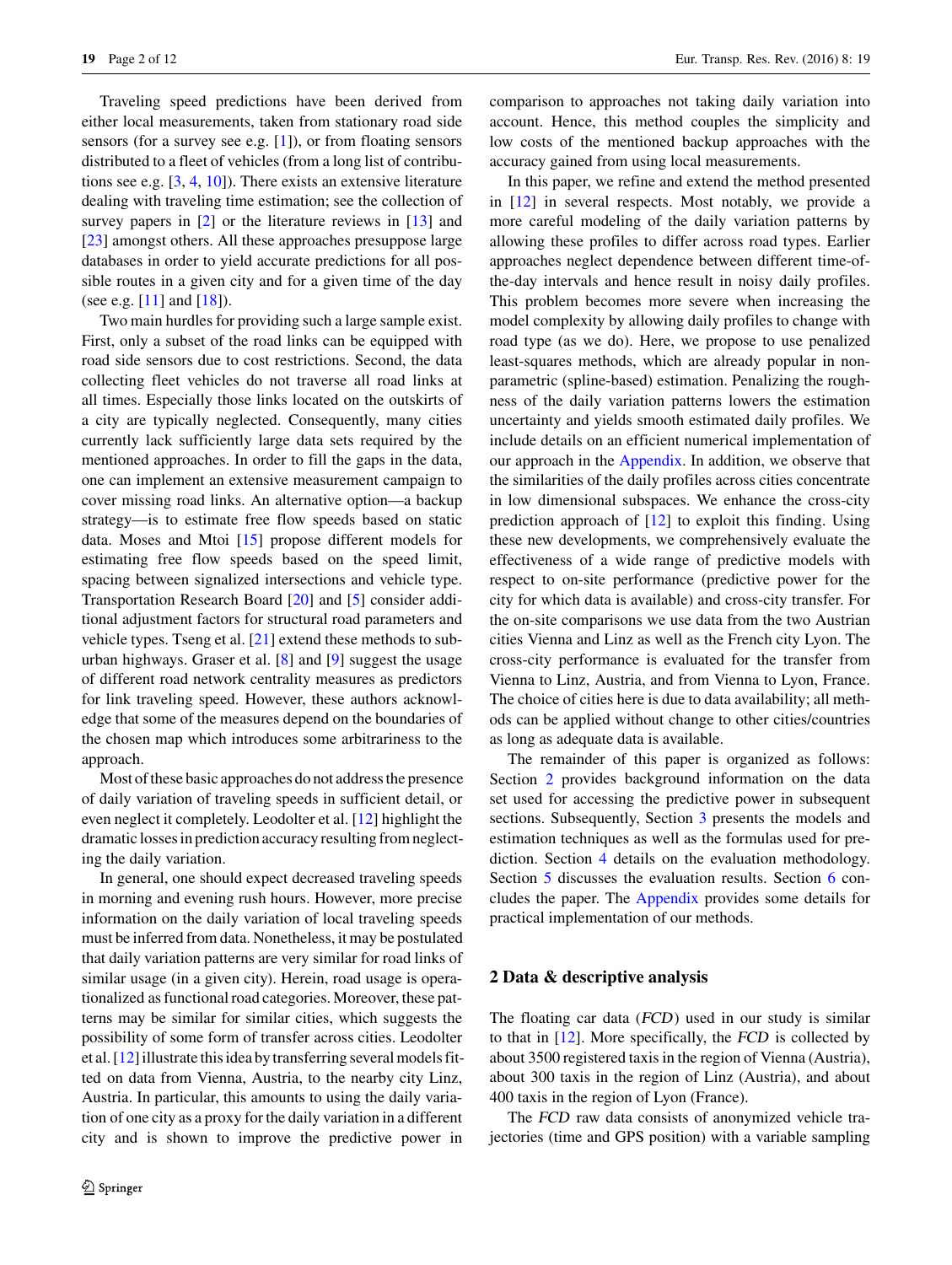<span id="page-2-0"></span>

**Fig. 1** The figure shows the (estimated) daily variation of prediction errors from a regression model for link traveling speed sp in km/h with road type (frc) specific intercepts and speed limit slope coefficients for three road types (1, 4, 7) and three cities (Vienna, Linz, and Lyon)

interval (between 10 and 60 seconds). In the FCD processing, the vehicle trajectories are first map-matched to an OpenStreetMap road network graph of the region. During map-matching, the most probable road link for every GPS position is identified (by taking into account the great-circle distance between GPS position and road geometry as well as the estimated heading of the vehicle). Positions without plausible map-matchings are discarded from the trajectory. Then, the covered road distance between two consecutive map-matched positions is determined by a shortest-path routing on the road network. The quotient of the covered distance and the time elapsed between two GPS measurements provides one speed observation. The latter is assigned to the respective links by linear interpolation. Finally, trajectories corresponding to implausible speed observations of more than 110% of the link speed limit are discarded.

Each of the three city-specific data sets covers a period of one year with about 3 million speed measurements per day in Vienna, about 700,000 measurements per day in Linz, and about 800,000 measurements per day in Lyon. Data from irregular days (public holidays, weekends, school holiday, etc.) is discarded as well as observations concerning links with a speed limit below 20 km/h. In particular, our analysis focuses exclusively on weekdays during the school period. Arguably, this time features the most severe congestion delays and is therefore most critical for traveling speed prediction.

Time is expressed in the form of 96 intervals of 15 minutes covering the 24 hours of a day. Speed measurements pertaining to a given road link, day, and time interval are averaged (using harmonic averages) to form a single observation. This leads to roughly 2.5 million (M) observations for Viennese road links, roughly 1.1 M. observations for road links in Linz, and roughly 1.25 M. observations for road links in Lyon. The associated speed limits and road classification information are taken from OpenStreetMap. Finally, every road link is assigned a functional road classification (frc) number on the basis of its OpenStreetMap highway tag. These numbers indicate the road type and range from one (motorways) to eight (living streets). As a rough guide, the importance of road links decreases as the frc number increases.

For preliminary descriptive analysis, the regression model

$$
sp_i = c_{f(i)} + \beta_{f(i)} \max sp_i + v_i
$$

is fitted by least-squares to the first half of each city-specific data set. Herein,  $sp_i$ ,  $f(i)$ , and  $m \times sp_i$  denote the traveling speed (average), road type (frc), and speed limit of the *i*-th observation, respectively. In particular, intercept and slope coefficients are allowed to change across road types (frc). Next, prediction errors  $\hat{v}_i$  are calculated for each city based on the second half of the respective data set. Figure [1](#page-2-0) shows the averages<sup>[1](#page-2-1)</sup> of the prediction errors over each of the 96 time intervals and for frc numbers 1, 4, and 7. The shown daily variation patterns reflect the frc classifications: highways ( $\text{frc} = 1$ ) exhibit strong signs of congestion during morning and evening peaks, which fade during midday; medium size roads ( $\text{frc} = 4$ ) show a clear night/day divide, but of lesser extent than highways; finally, living streets  $(frc = 7)$  show only little daily variation.

Figure [1](#page-2-0) also reveals considerable differences in the daily variation patterns across cities, which raises concerns about the approach of [\[12\]](#page-11-8) of using the same pattern for all cities. Figure [2](#page-3-0) further investigates this issue. To this end, we arrange the prediction error averages in matrices  $\hat{\Gamma}_q = [\hat{\gamma}_{t,j|q}] \in \mathbb{R}^{96 \times 8}$ , wherein  $\hat{\gamma}_{t,j|q}$  denotes the average pertaining to time interval  $t$ , road type  $j$  (frc), and city  $q \in \{ \text{Vienna}, \text{Linz}, \text{Lyon} \}$ . Hence, the *j*-th column of  $\Gamma_q$  embodies the estimated daily variation for the *j*-th road type (frc) in city *q*. Insufficient data on frc class 2 for Linz leads to several missing entries in the second column of  $\mathbf{\Gamma}_{\text{Linz}}$ . Therefore we nullify the second column of  $\mathbf{\Gamma}_q$ for all three cities to ensure comparability. Panels (a)–(d) of Fig. [2](#page-3-0) show the first four left singular vectors  $\hat{\mathbf{u}}_{1|q}, \ldots, \hat{\mathbf{u}}_{4|q}$ 

<span id="page-2-1"></span><sup>&</sup>lt;sup>1</sup>These averages are calculated by regularized least-squares to obtain a smooth daily variation estimate; see Section [3](#page-4-0) for details.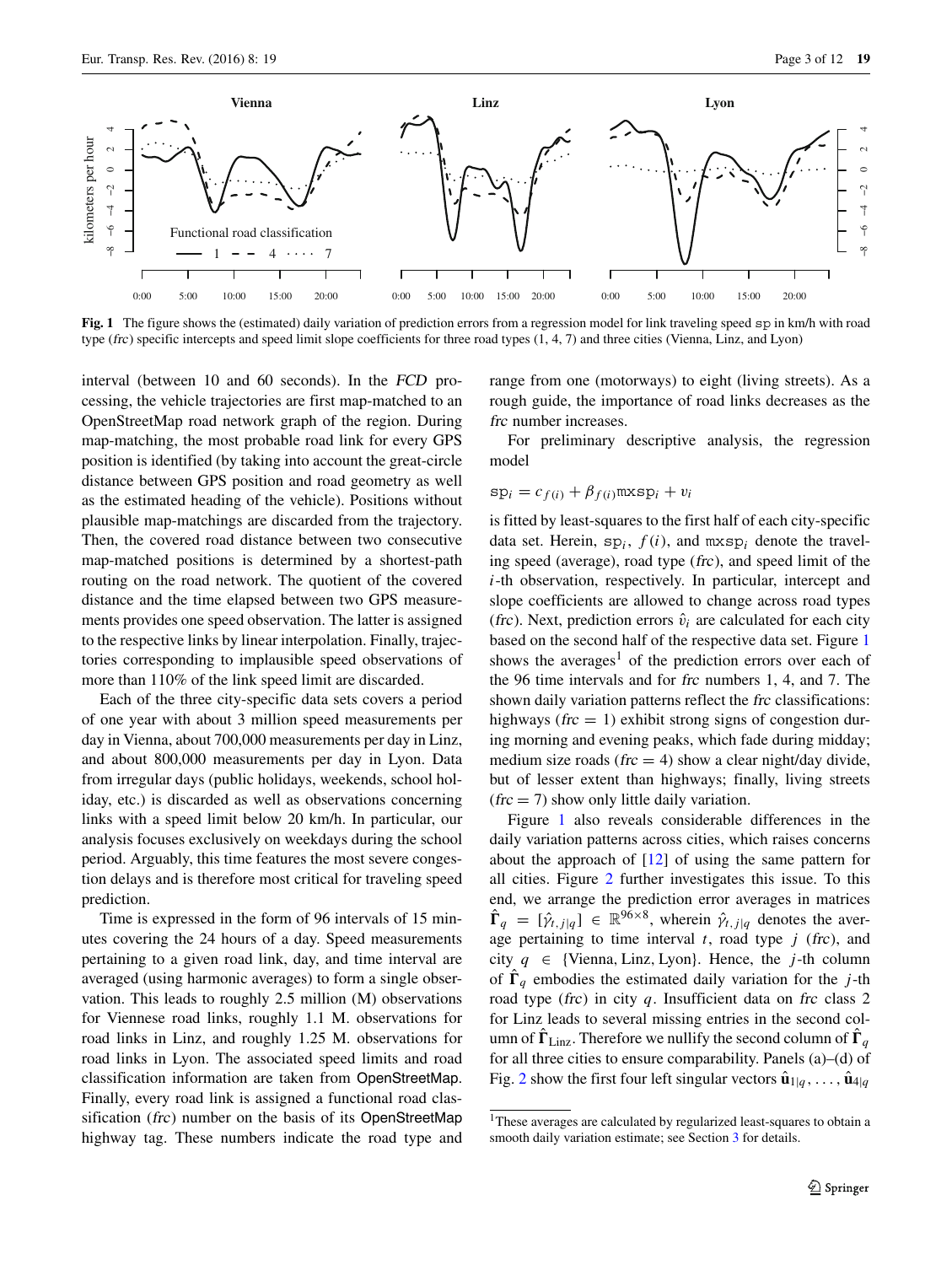<span id="page-3-0"></span>

**Fig. 2** Panels (**a**)–(**d**) show the first four left singular vectors  $\hat{\mathbf{u}}_{1|q}$ ,...  $\hat{\mathbf{u}}_{4|q}$  of the estimated 96 × 8 daily variation matrices  $\mathbf{\Gamma}_q$ for three cities  $q \in \{ \text{Vienna}, \text{Linz}, \text{Lyon} \}$ . Panels  $(\mathbf{e})$ – $(\mathbf{h})$  show the corresponding loading vectors  $\hat{\sigma}_{1|q} \hat{\mathbf{v}}_{1|q}, \dots, \hat{\sigma}_{4|q} \hat{\mathbf{v}}_{4|q}$  calculated by

of the 96  $\times$  8 matrices<sup>2</sup>  $\hat{\mathbf{\Gamma}}_q = \sum_{i \leq 7} \hat{\sigma}_{i|q} \hat{\mathbf{u}}_{i|q} \hat{\mathbf{v}}_{i|q}^{\mathsf{T}},$  wherein  $\hat{\sigma}_{i|q}$  and  $\hat{\mathbf{v}}_{i|q}$  denote the *i*-th singular value and *i*-th right singular vector of  $\Gamma_q$ , respectively.

We observe that the first two left singular vectors shown in panel (a) and (b) are quite similar across cities, but one distinct feature of Lyon stands out. These two signals mostly represent the decline of average traveling speed during the day in panel (a) as well as the morning and evening peak in panel (b), respectively. In particular, the second left singular vector for Lyon reflects the considerable difference in magnitude between the morning and evening peak shown in Fig. [1.](#page-2-0) In contrast, the two peaks are quite similar for Vienna and Linz, which manifests in the divergence of the three left singular vectors in panel (b) during this time. Panel (c) and (d) reveal considerable differences between the left singular vectors  $\hat{\mathbf{u}}_{3|q}$ ,  $\hat{\mathbf{u}}_{4|q}$  across cities;  $\hat{\mathbf{u}}_{5|q}$ , ...,  $\hat{\mathbf{u}}_{7|q}$ —not shown—exhibit qualitatively comparable differences across cities *q* as  $\hat{\mathbf{u}}_{3|q}$  and  $\hat{\mathbf{u}}_{4|q}$ . Finally, it should be kept in mind that Figs. [1](#page-2-0) and [2](#page-3-0) show estimates, which are subject to sampling uncertainty.

Panel (e)–(h) of Fig.  $2$  show the coefficient vectors  $\hat{\sigma}_{i|q} \hat{v}_{i|q}$  corresponding to the first four left singular vectors  $\hat{\mathbf{u}}_{i|q}$ . More specifically, each column of  $\Gamma_q$ —representing the daily pattern for one road category in form of 96 estimates  $\hat{\gamma}_{t,j|q}$ ,  $t \leq 96$ —equals a linear combination of the left singular vectors  $\hat{\mathbf{u}}_{1|q}, \ldots, \hat{\mathbf{u}}_{7|q}$  (panel (a)–(d)).

multiplication of the respective singular value  $\hat{\sigma}_{i|q}$  and right singular vector  $\hat{\mathbf{v}}_{i|q}$ . Roads of type (frc) 2 are excluded from the estimation due to lack of corresponding data. The zero loadings for road type 2 in panels (e)–(h) reflect this omission

The latter can therefore be interpreted as basic daily patterns. The coefficients  $\hat{\sigma}_{i|q} \hat{v}_{j,i|q}$ —called loadings herein corresponding to the *i*-th basic pattern  $\hat{\mathbf{u}}_{i|q}$  and the eight road types  $j = 1, ..., 8$  gather in the vector  $\hat{\sigma}_{i|q} \hat{v}_{i|q}$ . The zero loadings  $\hat{\sigma}_{i|q} \hat{v}_{2,i|q}$  for road type (frc) 2 with respect to all basic patterns  $i = 1, \ldots, 7$  reflect its omission in the estimation. The other loadings express how the respective basic pattern enters the daily variation of the corresponding road type. In case of a positive loading  $\hat{\sigma}_{i|q} \hat{v}_{j,i|q}$ , the basic pattern *i* enters in the form shown in panels (a)–(d) of Fig. [2.](#page-3-0) A negative loading implies that the basic pattern is turned upside down. The absolute value of the each loading governs the strength of the respective basic pattern in the daily variation of the corresponding road type. In this regard, we observe two notable features. Firstly, the signs of  $\hat{\sigma}_{1|q} \hat{v}_{i,1|q}$ and  $\hat{\sigma}_{2|q} \hat{v}_{j,2|q}$  are identical across cities. Thus, the first two basic patterns enter in the same form across cities  $q$ , which affirms the above interpretation of  $\hat{\mathbf{u}}_{1|q}$  and  $\hat{\mathbf{u}}_{2|q}$ . However, the magnitude of the loadings differs considerably for some road types, that is, the basic patterns occur with different strength across cities. Secondly, the loadings decrease rapidly as *i* increases, however, are still of considerable size for some road types and  $i > 2$ ; see panel (g) and (h).

Finally, we observe that the ratio  $\|\mathbf{\Gamma}_q - \mathbf{\Gamma}_{\text{Vienna}}\|_{\text{F}} / \|\mathbf{\Gamma}_q \hat{\mathbf{\Gamma}}$ <sub>Vienna</sub>  $\|\mathbf{F}_{\mathbf{y}}\|$ , wherein  $\tilde{\mathbf{\Gamma}}$  Vienna  $\hat{\mathbf{v}}$ <sub>*i*</sub> | Vienna**v**<sup>*i*</sup><sub>*i*</sub> | Vienna<sup> $\hat{\mathbf{v}}$ <sub>*i*</sub> | Vienna</sub></sup> and  $||A||_F^2 = \sum_{i,j} a_{i,j}^2$  for any matrix  $A = [a_{i,j}],$ equals 82.1% for  $q =$ Linz and 98.4% for  $q =$ Lyon. Hence, the rank two approximation  $\Gamma_{\text{Vienna}}$  to the Viennese daily variation matrix  $\mathbf{\Gamma}_{\text{Vienna}}$  is a closer substitute for  $\mathbf{\Gamma}_{\text{Linz}}$ and  $\mathbf{r}_{\text{Lyon}}$  than the full estimate  $\mathbf{r}_{\text{Vienna}}$ . This finding

<span id="page-3-1"></span><sup>&</sup>lt;sup>2</sup>Nullification of the second column induces a zero singular value; thus, summation of seven components suffices.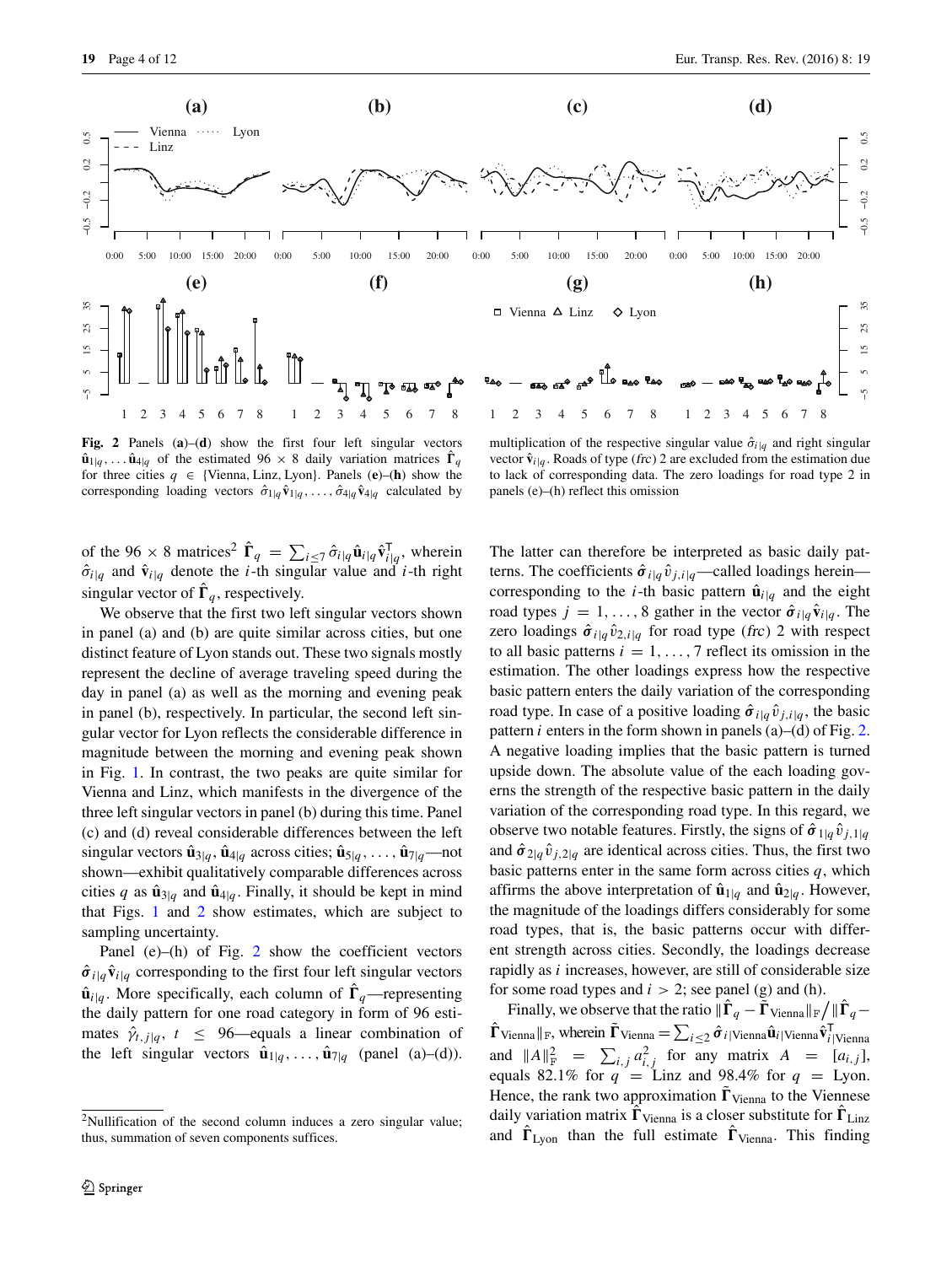motivates the alternative prediction strategy proposed in the following Section [3](#page-4-0) and evaluated in Sections [4](#page-4-1) and [5.](#page-6-0)

## <span id="page-4-0"></span>**3 Models, estimation & prediction**

This paper considers predictions of the traveling speed  $sp = y$  (in km/h) and predictions of the ratio  $sp/mxsp =$ *y* of traveling speed to speed limit (in km/h) for a given road type (*frc*) *f* ∈ {1, ..., 8} and time  $t$  ∈ {1, ..., 96}. We start with two general formulations

<span id="page-4-2"></span>
$$
y_i = \text{sp}_i = c_{f(i)} + \gamma_{t(i), f(i)} + \beta_{f(i)} \text{mxsp}_i + u_i \text{ and } (1a)
$$

$$
y'_{i} = \frac{\text{sp}_{i}}{\text{mxsp}_{i}} = c'_{f(i)} + \gamma'_{t(i), f(i)} + \beta'_{f(i)} \text{mxsp}_{i} + u'_{i} \text{ , (1b)}
$$

wherein  $t(i)$  denotes the time-of-the-day interval of observation *i*. The remainder terms  $u_i$  and  $u'_i$  are assumed to be zero mean. The superscript  $'$  in Eq. [1b](#page-4-2) acknowledges the possibility of differences in parameter values between Eqs. [1a](#page-4-2) and [1b.](#page-4-2) The subsequent discussion is in terms of the former to circumvent superfluous replications. We tested the assumption of linearity in mxsp and found it to be appropriate; see the comment at the end of Section [5.](#page-6-0)

These general models lead to a number of variations by imposing different restrictions of the frc-specific intercept and slope coefficients  $c_f$  and  $\beta_f$  as well as the daily variations  $\gamma_{t,f}$ . For the slope coefficient  $\beta_f$ , we mostly focus on the unrestricted case. Section [5](#page-6-0) also comments on the choice of a common slope coefficient  $\beta_f = \beta$ ,  $f = 1, ..., 8$ . For the daily variation coefficients  $\gamma_{t,f}$  we allow several (prespecified) frc-based groups  $F_0, F_1, ..., F_g$  (partitioning the set {1*, ...,* 8}) of identical daily variation. More specifically, we use

<span id="page-4-3"></span>
$$
\gamma_{t,i} = \bar{\gamma}_{t,j}
$$
 for all  $i \in F_j$  with  $\sum_{t=1}^{96} \bar{\gamma}_{t,j} = 0, j = 1, ..., g$ , (2)

and  $\bar{\gamma}_{t,0} = 0$ . Notable special cases of Eq. [2](#page-4-3) are the case of no daily variation  $(F_0 = \{1, ..., 8\})$ , a single daily variation pattern ( $g = 1, F_0 = \emptyset, F_1 = \{1, \ldots, 8\}$ ), and the unrestricted case ( $g = 8$ ,  $F_0 = \emptyset$ ,  $F_h = \{h\}$ ,  $1 \le h \le 8$ ). In the latter case, no restrictions—except  $\sum_{t \le 96} \gamma_{t,f} = 0$  are imposed on  $\gamma_{t,f}$ . The parameters can be conveniently collected into the matrix  $\mathbf{\Gamma} = [\gamma_{t,f}].$ 

Additional constraints on  $\Gamma$  allow further reduction in model complexity, e.g.,  $\gamma_{t,f}$  being identical at night time, in order to optimize the variance-bias trade-off; we further comment on this in Section [5.](#page-6-0)

The models are fitted using regularized least-squares. The regularization aims at smoothing the daily variation by adding a penalty term  $\lambda \|\mathbf{\Delta}_2 \mathbf{\Gamma}\|_{\text{F}}^2$  to the least-squares objective. Here  $\lambda (\geq 0)$  is the regularization constant,  $\|\cdot\|_{\mathbb{F}}$ denotes the Frobenius norm (square root of the sum of the squares of the matrix entries), and  $\Delta_2$  the symmetric circulant matrix

$$
\mathbf{\Delta}_2 = \begin{pmatrix} 2 & -1 & \dots & \dots & 0 & -1 \\ -1 & 2 & -1 & \dots & 0 & 0 \\ \vdots & \vdots & \vdots & \ddots & \vdots & \vdots \\ -1 & 0 & 0 & \dots & -1 & 2 \end{pmatrix}
$$

This penalty encourages a smooth daily variation estimate; see [\[6,](#page-10-9) sec. 4.2] amongst others. The regularization constant *λ* is either set to zero (no regularization) or chosen by the GCV-criterion [\[7\]](#page-10-10). The [Appendix](#page-9-0) further details on an implementation strategy that easily adapts to large-scale applications.

The estimation is carried out for all three cities—Vienna, Linz, and Lyon, separately; an additional subscript on the parameter estimates indicates the respective data source, e.g.  $\hat{\gamma}_{t,j}$  |Vienna, in case the distinction is important.

Predictions  $\hat{y}$  either take the form

$$
\hat{y}_i(p \mid q) = \hat{c}_{f(i)|q} + \hat{\gamma}_{t(i),f(i)|q} + \hat{\beta}_{f(i)|q} \max \{p_i \text{ or } (3a)
$$

$$
\hat{y}_i(p \mid q) = \hat{c}_{f(i)|q} + \hat{y}_{t(i), f(i)|q}^r + \hat{\beta}_{f(i)|q} \max \{ \mathbf{p}_i , \qquad (3b)
$$

wherein  $p, q \in \{$ Vienna, Linz, Lyon $\}$  indicate the target city for prediction (*p*) and the data source for estimation (*q*). A hat superscript identifies least-squares estimates. Moreover, the daily variation coefficient estimate  $\hat{\gamma}^r_{t,f}$  in Eq. [3b](#page-4-2) amounts to the  $t$ ,  $f$ -th entry of the rank  $r$  approximation

$$
\tilde{\Gamma_q^r} = \sum_{i \leq r} \hat{\sigma}_{i|q} \hat{\mathbf{u}}_{i|q} \hat{\mathbf{v}}_{i|q}^{\mathsf{T}}
$$

of  $\Gamma_q$ . The latter is calculated based on the singular value decomposition  $\hat{\mathbf{\Gamma}}_q = \sum_{i \leq 8} \hat{\sigma}_{i|q} \hat{\mathbf{u}}_{i|q} \hat{\mathbf{v}}_{i|q}^{\mathsf{T}}$  of the estimate  $\hat{\mathbf{\Gamma}}_q$ . Herein  $r \leq 8$  is pre-specified. The reduction implemented by choosing *r <* 8 acknowledges the above observation of similarities across cities between the terms  $\hat{\sigma}_i \hat{\mathbf{u}}_i \hat{\mathbf{v}}_i^{\mathsf{T}}$  for  $i \leq 2$ and dissimilarities for *i >* 2.

## <span id="page-4-1"></span>**4 Evaluation methodology**

The various models are assessed by cross validation. Therein parameter estimation (training) is carried out on a data set from  $q \in \{ \text{Vienna}, \text{Linz}, \text{Lyon} \}$  of size  $n_e$ 500*,* 000. Prediction errors (evaluation) are calculated using a separate data set from  $p \in \{ \text{Vienna}, \text{Linz}, \text{Lyon} \}$  of size  $n_v = 500,000$ . That is, the cases  $p = q$  and  $p \neq q$ refer to on-site prediction and cross-city prediction, respectively. Training and evaluation data sets are randomly drawn from the respective full data sets in such a way that the two data sets are non-overlapping and each of the two has the same share of observations from every time interval as the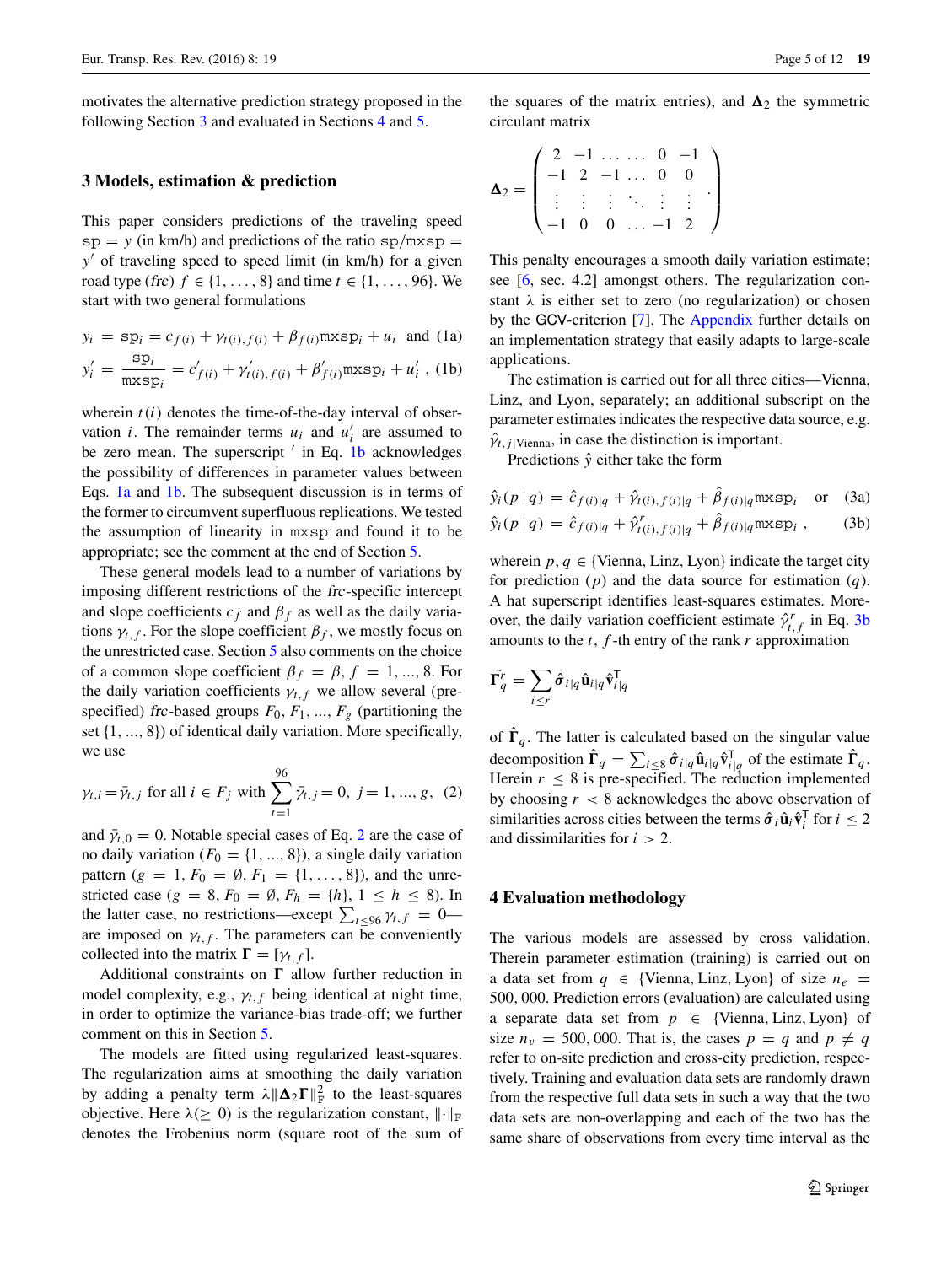full data set. This stratification ensures that all time intervals receive appropriate attention. Moreover, the lack of overlap ensures that on-site comparisons rely on out-of-sample predictions, too.

We express the predictive performance in terms of the (estimated) mean absolute percentage error (mape) calculated as

<span id="page-5-0"></span>
$$
\widehat{\text{mape}}(p \mid q) = \frac{1}{n_v} \sum_{i=1}^{n_v} \frac{|y_i - \hat{y}_i(p \mid q)|}{|y_i|} \quad \text{and} \tag{4a}
$$

$$
\widehat{\text{mape}}'(p \mid q) = \frac{1}{n_v} \sum_{i=1}^{n_v} \frac{|y_i' - \hat{y}_i'(p \mid q)| |\text{maxsp}_i|}{|y_i|}, \qquad (4b)
$$

respectively. Here,  $y_i = sp_i$  and  $y'_i = sp_i/mxsp_i$  denote the *i*-th response observation in an evaluation data set of size  $n_v = 500,000$  from  $p \in \{$ Vienna, Linz, Lyon $\}$ . In contrast to the root mean squared error used in [\[12\]](#page-11-8), the criteria in Eqs. [4a](#page-5-0) and [4b](#page-5-0) acknowledge that prediction errors *y* −  $\hat{y}(p | q)$  and  $(y' - \hat{y}'(p | q))$ mxsp, respectively, occur at different speed levels.

The predictions  $\hat{y}(p | q)$  and  $\hat{y}'(p | q)$  are based on either a special case of Eqs. [1a](#page-4-2) and [1b,](#page-4-2) respectively, or one of the additional benchmark strategies outlined below. In the former case, the calculation of predictions proceeds as in Eqs. [3a](#page-4-2) or [3b.](#page-4-2)

We repeat the calculation of Eqs.  $4a$  and  $4b$  for  $M = 50$ different, but necessarily overlapping, pairs of a disjoint training sample and an evaluation sample and for  $(p | q)$ equal to *(*Vienna | Vienna*)*, *(*Linz | Linz*)*, *(*Lyon | Lyon*)* (onsite) and *(*Linz | Vienna*)*, *(*Lyon | Vienna*)* (cross-city). The replications reduce the effects of randomly drawing the estimation and prediction subsamples and generate information on the accuracy of the estimated performance measures. Table [1](#page-6-1) reports averages and empirical standard deviations<sup>3</sup> (in parenthesis) of the mape estimates over the  $M =$ 50 replications and for the various prediction strategies. We considered several other variants but restrict the presentation to three benchmark procedures and some specializations of Eqs. [1a](#page-4-2) and [1b](#page-4-2) chosen to reflect the key lessons of our study. Section [5](#page-6-0) comments on some extensions.

The three benchmark predictors for *y* comprise

a) the speed limit  $\hat{y}_i = \text{mxsp}_i$ ,

<sup>3</sup>More specifically, 
$$
\overline{\widehat{\text{mape}}}(p | q) = \frac{1}{M} \sum_{m=1}^{M} \widehat{\text{mape}}_m(p | q)
$$
 and

<span id="page-5-1"></span>
$$
\left[\frac{1}{M-1}\sum_{m=1}^{M}\left(\widehat{\text{mape}}_m(p|q)-\widehat{\overline{\text{mape}}}(p|q)\right)^2\right]^{1/2},\qquad\qquad(**)
$$

wherein the additional subscript indicates the *m*-th of the *M* replications. If the *M* sample pairs were non-overlapping, then  $(**)/\sqrt{M}$  $(**)/\sqrt{M}$ should provide a good estimate of the variability of  $\widehat{\text{mape}}(p | q)$  (over hypothetical replications of the present study). The overlap potentially induces a downward bias of this estimate. A worst case (complete overlap) estimate is given by  $(**)$ .

- b) the scaled speed limit  $\hat{y}_i = \hat{\beta}$ mxsp<sub>i</sub>, wherein  $\hat{\beta}$  symbolizes a least-squares estimate, and
- c) a linear model prediction  $\hat{y}_i = \hat{c} + \hat{\gamma}_{t(i),f(i)} +$  $\beta_{f(i)}$ mxsp<sub>i</sub>, wherein *t*(*i*), and *f*(*i*) once more indicate the respective time interval and the road type (frc). The least-squares estimates  $\hat{c}$ ,  $\hat{\gamma}_{t,f}$ , and  $\hat{\beta}_f$  represent an intercept, the daily variation, and the influence of the speed limit, respectively. The mxsp slope coefficient estimates  $\beta_f$  are only allowed to differ across the road type (frc) groups {1*,* 2}, {3}, {4*,* 5*,* 6}, and {7*,* 8}. The daily variation coefficients  $\hat{\gamma}_{t,f} = \vec{\gamma}_{t,1}$  are identical across all road types, which amounts to  $(g =$ 1*, F*<sub>0</sub> =  $\emptyset$ *, F*<sub>1</sub> = {1*,...,* 8}*)*. In addition, the estimation of the daily variation coefficients  $\bar{\gamma}_{t,1}$  enforces identical coefficient estimates for (night) time intervals between 23:00 and 5:30.

The first two are used as benchmarks in [\[12\]](#page-11-8); the third method is the specification advocated therein. The second benchmark b) may be understood as a constant prediction of  $y'_i = \text{sp}_i/\text{mxsp}_i$ . Its acceptable performance—shown in Table [1—](#page-6-1)motivated the consideration of the refined ratio model in Eq. [1b.](#page-4-2)

In addition, we include several variants of the models Eqs. [1a](#page-4-2) and [1b.](#page-4-2) All of these specializations allow differences in the effect of the speed limit mxsp across road types (frc) via unrestricted<sup>[4](#page-5-2)</sup> slope coefficients  $\beta_f$ ; Section [5](#page-6-0) comments on the restriction  $\beta_f = \beta$ ,  $f = 1, ..., 8$ . More specifically, we consider non-regularized fitting  $(\lambda = 0)$  of

- d) Eq. [1a](#page-4-2) with no daily variation  $(g = 0, F_0 = \{1, ..., 8\}),$
- e) Eq. [1a](#page-4-2) with a single daily variation ( $g = 1, F_0 =$  $\emptyset, F_1 = \{1, \ldots, 8\},\$
- f) Eq. [1a](#page-4-2) with three groups of identical daily variation  $(g = 3, F_0 = \emptyset, F_1 = \{1, 2\}, F_2 = \{3, 4, 5, 8\}, F_3 =$ {6*,* 7}),
- g) Eq. [1a](#page-4-2) with unrestricted<sup>[5](#page-5-3)</sup> daily variation matrix  $\Gamma$  ( $g =$ 8*, F*<sub>0</sub> =  $\emptyset$ *, F<sub>i</sub>* = {*j*}*, j* ≤ 8*),* and
- h) Eq. [1b](#page-4-2) with unrestricted<sup>[6](#page-5-4)</sup> daily variation matrix  $\Gamma$ .

The latter two cases g) and h) are fitted with and without regularization. Both estimation strategies are combined with prediction as in Eq. [3a](#page-4-2) as well as Eq. [3b](#page-4-2) with ranks  $r \in$ {1*,* 2}.

A few words on the selection of model variants are in order. The first two variants d) and e) act as further benchmarks reflecting the simplest variants of Eq. [1a.](#page-4-2) The

<span id="page-5-2"></span><sup>4</sup>The data set for Linz contains too little data on road type (frc) 2 for unrestricted estimation of  $\Gamma$ . Therefore, "unrestricted daily variation" refers to  $F_0 = ∅$ ,  $F_1 = \{1, 2\}$ ,  $F_{j-1} = \{j\}$  for  $3 ≤ j ≤ 8$  together with restricted slopes  $\beta_1 = \beta_2$  (and likewise for Eq. [1b\)](#page-4-2) if  $q = \text{Linz}$ .

<sup>&</sup>lt;sup>5</sup>See footnote 4.

<span id="page-5-4"></span><span id="page-5-3"></span><sup>&</sup>lt;sup>6</sup>See footnote 4.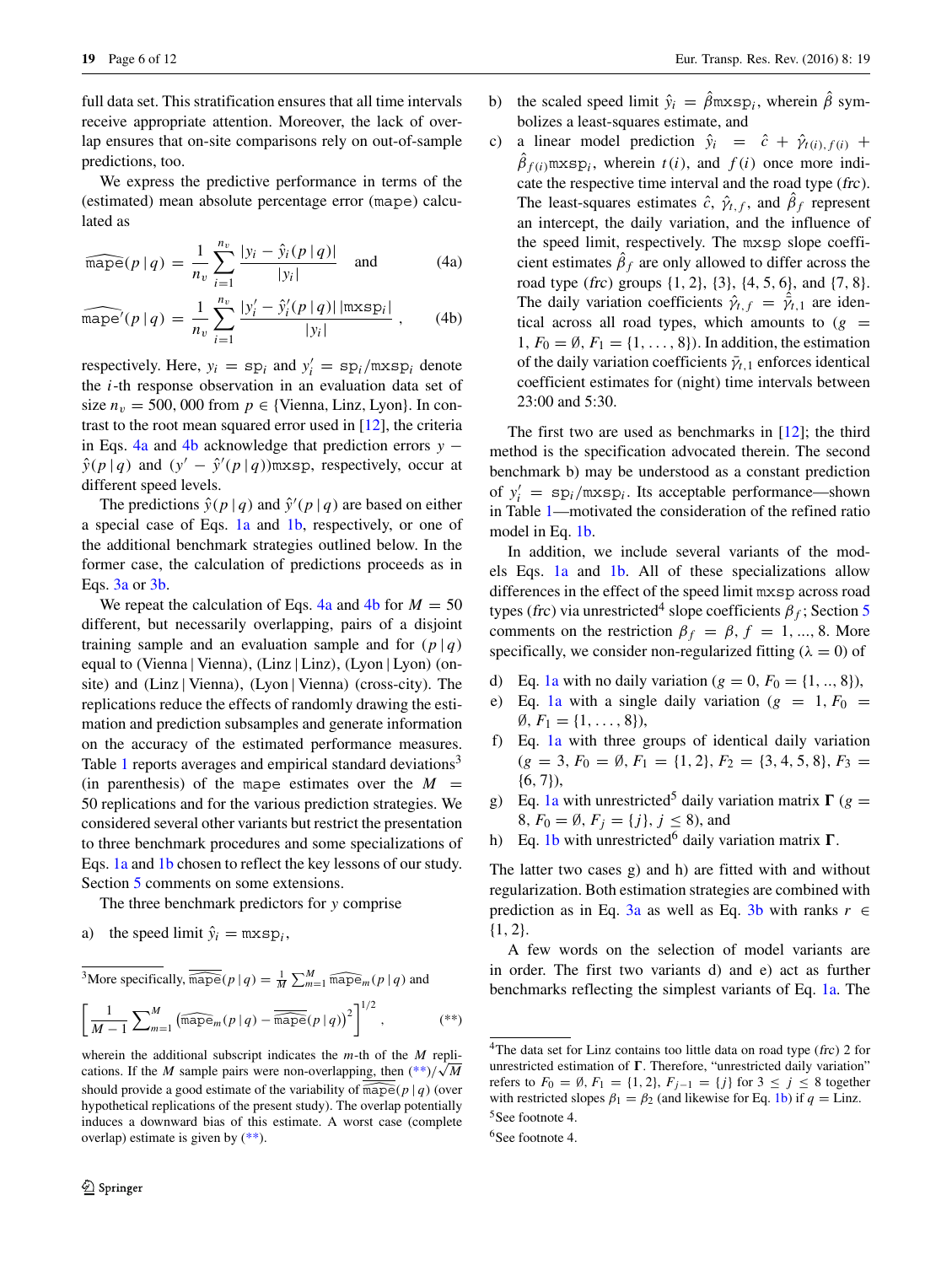#### <span id="page-6-1"></span>**Table 1** Mean Absolute Percentage Error Estimates (Overview)

|            | benchmarks      |                  |                  |                  | special cases of Eqs. 1a and 1b       |                  |                   |                  |                                        |                  |
|------------|-----------------|------------------|------------------|------------------|---------------------------------------|------------------|-------------------|------------------|----------------------------------------|------------------|
|            | $p\mid q$       | a)               | b)               | c)               | d)                                    | e)               | f)                |                  |                                        |                  |
| on-site    | Vienna   Vienna | 56.27<br>(0.18)  | 28.89<br>(0.13)  | 23.68<br>(0.13)  | 24.69<br>(0.13)                       | 23.29<br>(0.13)  | 23.14<br>(0.13)   |                  |                                        |                  |
|            | Linz   Linz     | 43.72<br>(0.16)  | 26.69<br>(0.12)  | 25.56<br>(0.12)  | $\underset{\left(0.12\right)}{26.21}$ | 25.47<br>(0.12)  | 25.27<br>(0.12)   |                  |                                        |                  |
|            | $Lyon$   $Lyon$ | 62.15<br>(0.055) | 22.84<br>(0.028) | 22.51<br>(0.030) | 21.86<br>(0.028)                      | 21.65<br>(0.028) | 21.61<br>(0.028)  |                  |                                        |                  |
| cross city | Linz   Vienna   | 43.72<br>(0.16)  | 26.21<br>(0.11)  | 25.41<br>(0.11)  | 26.15<br>(0.11)                       | 25.56<br>(0.11)  | 25.42<br>(0.11)   |                  |                                        |                  |
|            | Lyon   Vienna   | 62.15<br>(0.055) | 25.79<br>(0.038) | 25.29<br>(0.037) | 25.67<br>(0.082)                      | 25.37<br>(0.07)  | 25.32<br>(0.067)  |                  |                                        |                  |
|            |                 |                  |                  |                  | g)                                    | g)               | g)                | g)               | g)                                     | g)               |
|            |                 |                  |                  |                  |                                       | $r=1$            | $r=2$             | regl.            | $r=1$ , regl.                          | $r = 2$ , regl.  |
| on-site    | Vienna   Vienna |                  |                  |                  | 23.13<br>(0.13)                       | 24.08<br>(0.14)  | $23.23$<br>(0.13) | 22.67<br>(0.13)  | 23.56<br>(0.13)                        | 22.72<br>(0.13)  |
|            | Linz   Linz     |                  |                  |                  | 25.24<br>(0.12)                       | 25.71<br>(0.12)  | 25.29<br>(0.12)   | 25.23<br>(0.12)  | 25.71<br>(0.12)                        | 25.28<br>(0.12)  |
|            | Lyon   Lyon     |                  |                  |                  | 21.45<br>(0.028)                      | 21.82<br>(0.028) | 21.53<br>(0.029)  | 21.45<br>(0.028) | $\underset{\left(0.028\right)}{21.82}$ | 21.51<br>(0.029) |
| cross city | Linz   Vienna   |                  |                  |                  | 25.41<br>(0.11)                       | 25.82<br>(0.11)  | 25.52<br>(0.11)   | 24.90<br>(0.11)  | 25.25<br>(0.11)                        | 24.96<br>(0.11)  |
|            | Lyon   Vienna   |                  |                  |                  | 25.38<br>(0.075)                      | 25.91<br>(0.35)  | 25.30<br>(0.36)   | 24.81<br>(0.072) | 25.41<br>(0.08)                        | 24.80<br>(0.074) |
|            |                 |                  |                  |                  | h)                                    | h)               | h)                | h)               | h)                                     | h)               |
|            |                 |                  |                  |                  |                                       | $r=1$            | $r=2$             | regl.            | $r = 1$ , regl.                        | $r = 2$ , regl.  |
| on-site    | Vienna   Vienna |                  |                  |                  | 23.25<br>(0.13)                       | 23.62<br>(0.13)  | 23.28<br>(0.13)   | 22.78<br>(0.13)  | 23.14<br>(0.13)                        | 22.79<br>(0.13)  |
|            | Linz   Linz     |                  |                  |                  | 25.23<br>(0.12)                       | 25.39<br>(0.12)  | 25.27<br>(0.12)   | 25.26<br>(0.12)  | 25.44<br>(0.12)                        | 25.32<br>(0.12)  |
|            | $Lyon$   $Lyon$ |                  |                  |                  | 21.45<br>(0.028)                      | 21.73<br>(0.028) | 21.46<br>(0.028)  | 21.48<br>(0.028) | 21.69<br>(0.028)                       | 21.52<br>(0.029) |
| cross city | Linz   Vienna   |                  |                  |                  | 25.52<br>(0.11)                       | 25.63<br>(0.11)  | 25.53<br>(0.11)   | 25.00<br>(0.11)  | 25.10<br>(0.11)                        | 25.01<br>(0.11)  |
|            | Lyon   Vienna   |                  |                  |                  | 24.95<br>(0.064)                      | 24.84<br>(0.34)  | 24.86<br>(0.35)   | 24.38<br>(0.055) | 24.38<br>(0.054)                       | 24.37<br>(0.056) |

grouping in f) showed the best performance among different configurations for the daily variation groups on the Viennese data (on-site). Its success reflects the similar loadings—shown in panel (e) and (f) of Fig. [2—](#page-3-0)of these groups with the first two signals—shown in panel (a) and (b) of Fig. [2.](#page-3-0) The most flexible configurations g) and h) show the best overall performance when fitted with regularization. The non-regularized cases help to judge the value of regularization.

## <span id="page-6-0"></span>**5 Results**

Table [1](#page-6-1) summarizes the main results of our study. In particular, the upper third of Table [1](#page-6-1) presents averages of mean absolute percentage error (MAPE) estimates from  $M = 50$ replications of the same out-of-sample prediction exercises for six benchmark procedures. The parenthesized numbers are empirical standard deviations of these mean absolute percentage error estimates.

<span id="page-6-2"></span>

| <b>Table 2</b> Bias Estimates<br>(Selected Models) | p q                  | a)                 | $\mathbf{b}$      | c)                 | g)<br>regl.        | h)<br>regl.        |
|----------------------------------------------------|----------------------|--------------------|-------------------|--------------------|--------------------|--------------------|
|                                                    | V.  V.               | $-12.9$<br>(0.01)  | $-0.48$<br>(0.02) | $-0.004$<br>(0.01) | $-0.004$<br>(0.01) | $-0.005$<br>(0.01) |
|                                                    | $Li.$   $Li.$        | $-9.32$<br>(0.009) | 0.159<br>(0.02)   | 0.0012<br>(0.02)   | 0.0006<br>(0.02)   | 0.137<br>(0.02)    |
|                                                    | Ly. $ $ Ly.          | $-17.1$<br>(0.01)  | 0.115<br>(0.02)   | 0.0044<br>(0.02)   | 0.0038<br>(0.01)   | 0.232<br>(0.02)    |
|                                                    | Li. $ V.$            | $-9.32$<br>(0.009) | 2.13<br>(0.02)    | 2.58<br>(0.01)     | 2.06<br>(0.01)     | 2.2<br>(0.01)      |
|                                                    | Ly. $\vert V. \vert$ | $-17.1$<br>(0.01)  | $-3.36$<br>(0.02) | $-1.04$<br>(0.02)  | $-1.61$<br>(0.03)  | $-1.51$<br>(0.03)  |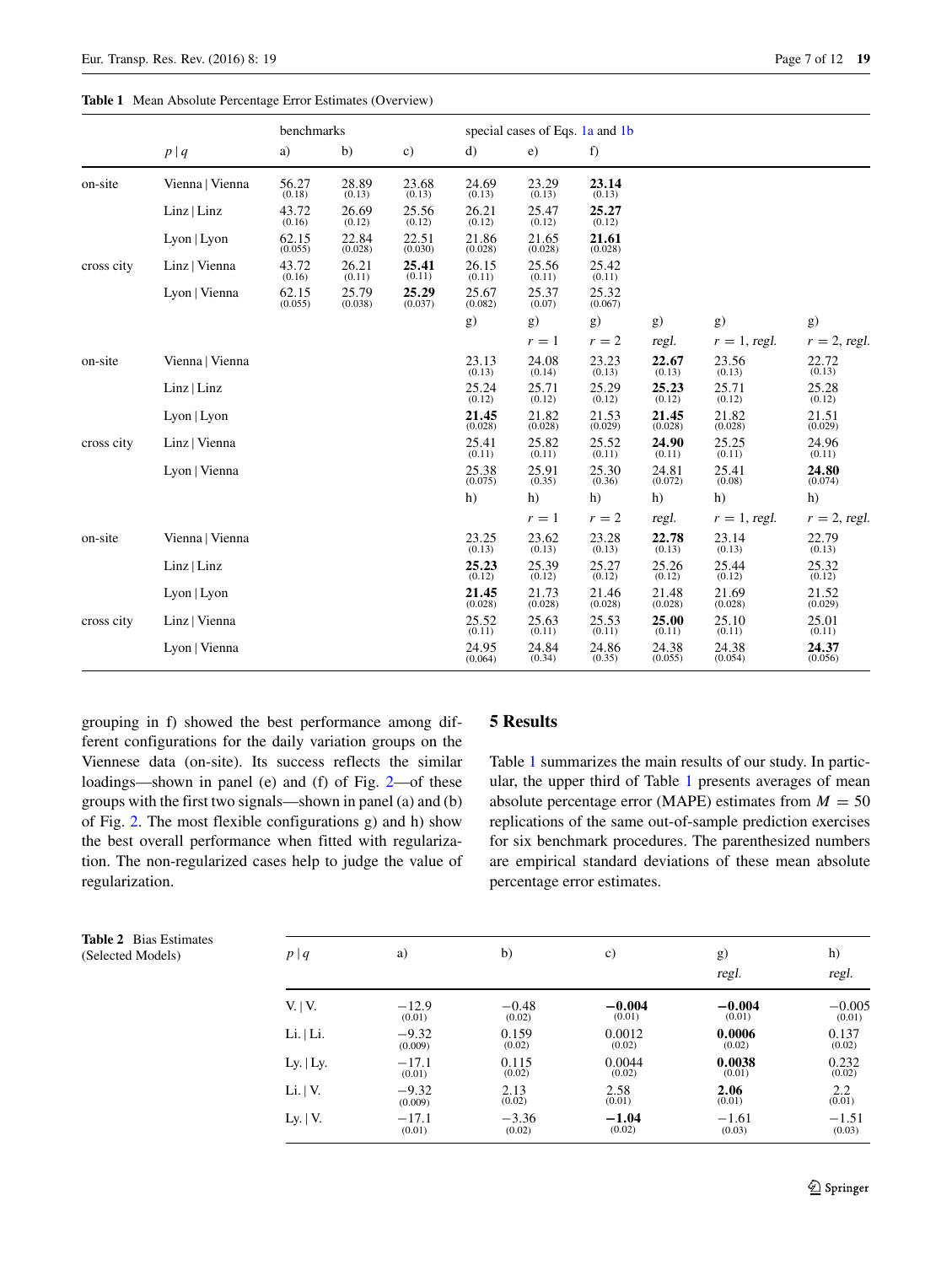Here predictions are calculated by Eq. [3a;](#page-4-2) the use of Eq. [3b](#page-4-2) is indicated by adding the choice for the rank *r* to the respective column title. Similarly, an additional label regl. signals regularized least-squares fitting. All numbers are multiplied by 100 to reflect percentages and rounded to at most 4 significant digits. Boldface indicates the best result within the respective row.

The supplementary Tables [2,](#page-6-2) [3,](#page-7-0) [4](#page-7-1) and [5](#page-7-2) follow the same layout and typographical conventions as Table [1.](#page-6-1) Therein, bias and root mean squared error estimates are averages as in Eq. [4a](#page-5-0) (or Eq. [4b\)](#page-5-0) but over powers of the prediction errors  $(y - \hat{y}(p | q))^s$  (or  $(y' - \hat{y}'(p | q))^s$  mxsp<sup>*s*</sup>) with *s* = 1 (bias) and *s* = 2 (root mean squared error), respectively. Again, the reported numbers are means and standard deviations over  $M = 50$  replications. The abbreviations 'V.', 'Li.', and 'Ly.' replace 'Vienna'. 'Linz', and 'Lyon', respectively.

The table clearly shows that using the speed limit as the prediction of the actual traveling speed leads to a decisively worse performance than all its competitors. The latter is due to its ignorance of congestion, which is already clearly visible in Fig. [1.](#page-2-0) This is also seen in Table [2](#page-6-2) which contains (averaged) bias estimates for the three benchmark procedures a), b), and c) alongside g) and h) fitted with regularization and using Eq.  $3a$  for prediction. The latter two as well as the method c) advocated by [\[12\]](#page-11-8) are unbiased for on-site prediction and feature a moderate bias when used for cross-city prediction. The speed limit a) is highly biased in both cases; simply scaling the speed limit b) removes this deficiency to a large extent. However, this simplest method a) exhibits the unique selling point of not requiring any estimation and thus no actual speed measurements. The identical on-site and cross-city performance of a) in Linz and Lyon is an obvious consequence.

The specialization f) of Eq. [1a](#page-4-2) performs best among the benchmarks shown in the upper third of Table [1.](#page-6-1) The less flexible c) seemingly outperforms f) in cross-city prediction; however, its superiority is small and lies within the sampling uncertainty. The performance of b), c), d), and e) ranges between that of a) and f). Regarding these methods, note that the cross-city prediction in Linz using b), c), and d) exceeds the respective on-site performance.

Table [3](#page-7-0) shows (averaged) root mean squared error estimates for on-site and cross-city prediction in Linz using these methods. The latter measures are calculated from the same prediction errors as used for Table [1](#page-6-1) to counter

<span id="page-7-0"></span>**Table 3** Root Mean Squared Error Estimates (Selected Models)

| p q       | b)      | C)      | d)      | e)      |
|-----------|---------|---------|---------|---------|
| Li.   Li. | 8.11    | 7.45    | 7.64    | 7.38    |
|           | (0.009) | (0.007) | (0.007) | (0.006) |
| Li.  V.   | 8.38    | 8.26    | 8.32    | 8.14    |
|           | (0.009) | (0.009) | (0.009) | (0.009) |

<span id="page-7-1"></span>

| <b>Table 4</b> Mean Absolute Percentage Error Estimates |  |
|---------------------------------------------------------|--|
| (Selected Models with Single mxsp Slope Coefficient)    |  |

|               | g)               | g)               | h)               | h)               |
|---------------|------------------|------------------|------------------|------------------|
| p q           |                  | $r=2$ ,          |                  | $r=2$            |
|               | regl.            | regl.            | regl.            | regl.            |
| Li. $ V.$     | 24.95<br>(0.11)  | 24.95<br>(0.11)  | 25.21<br>(0.11)  | 25.21<br>(0.11)  |
| Ly. $ V_{.} $ | 24.04<br>(0.064) | 23.96<br>(0.065) | 23.76<br>(0.056) | 23.72<br>(0.058) |

doubts regarding the results shown therein. More specifically, least-squares estimation implicitly optimizes the root mean squared error, and the on-site performance of b), c), and d) in Linz shown in Table [3](#page-7-0) surpasses the respective cross-city result.

The second and third part of Table [1](#page-6-1) concern the procedures g) and h). In summary, these procedures outperform the simpler alternatives and yield optimal results for both on-site and cross-city prediction when fitted with regularization and using Eq.  $3a$  $3a$ . Figure  $3$  shows how the gains in cross-city prediction are distributed over time. Panel (a) visualizes the differences between the (averaged) cross-city mean absolute percentage error estimates for g) together with Eq. [3a](#page-4-2) and fitted with regularization and the corresponding estimates for c). Panel (b) replaces g) with h). Notable improvements in cross-city performance are spread across the off-peak hours. In contrast, prediction quality remains largely unaltered during peaks.

Table [4](#page-7-1) delivers (averaged) mean absolute percentage error estimates for cross-city prediction using two variants of g) and h) with restricted slope coefficients. It shows that the cross-city results of g) and h) can be improved in case of Lyon by enforcing an identical speed limit slope coefficient for all road types via  $\beta_f = \beta$ ,  $f = 1, ..., 8$ . Cross-city prediction for Linz degrades under this constraint.

Similarly, the record of Eq. [3b](#page-4-2) is mixed. Tables [1](#page-6-1) and [4](#page-7-1) certify a slightly improved cross-city performance for Lyon and losses in prediction accuracy for Linz. In light of Table [3,](#page-7-0) one may suspect that gains are hidden by using the mean absolute percentage error. However, the corresponding root mean squared error estimates in Table [5](#page-7-2) disprove this suspicion.

<span id="page-7-2"></span>**Table 5** Root Mean Squared Error Estimates (Selected Models)

| p q        | g)      | g)<br>$r=1$ | g)<br>$r=2$ | g)      | g)<br>$r=1$ , | g)<br>$r=2$ . |
|------------|---------|-------------|-------------|---------|---------------|---------------|
|            |         |             |             | regl.   | regl.         | regl.         |
| Li. $ V.$  | 8.09    | 8.21        | 8.12        | 7.92    | 8.03          | 7.94          |
|            | (0.009) | (0.01)      | (0.01)      | (0.009) | (0.009)       | (0.01)        |
| Ly. $ V$ . | 9.15    | 9.15        | 9.11        | 8.93    | 8.97          | 8.93          |
|            | (0.03)  | (0.2)       | (0.2)       | (0.03)  | (0.03)        | (0.03)        |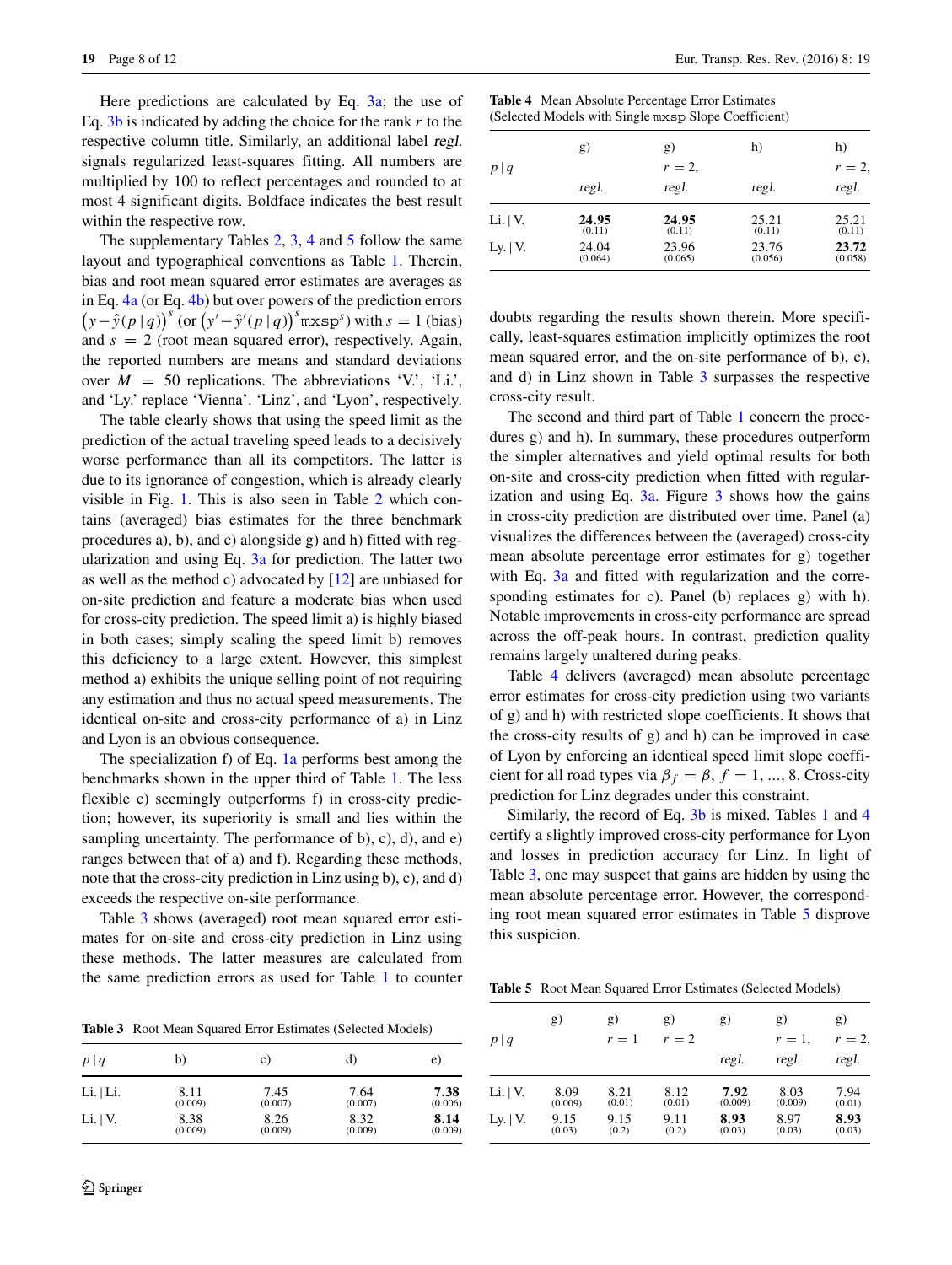<span id="page-8-1"></span>

**Fig. 3** Panel (**a**) shows the difference between the (averaged) mean absolute percentage error estimates for procedure g) using Eq. [3a](#page-4-2) and fitted with regularization and those for c) separately for the 96 time intervals. Panel (**b**) compares h) (using Eq. [3a](#page-4-2) and regularized fitting) with c) in the same way

A comparison of our main results (averaged MAPEs in Table [1\)](#page-6-1) with competing studies in literature is in order. Moghaddam and Hellinga [\[14\]](#page-11-9) provide models for predicting freeway travel times based on Bluetooth data. Thus, these authors consider an arguably simpler setting and data of higher quality. They find MAPEs of 13-18 %. Stathopoulos and Karlaftis [\[19\]](#page-11-10) develop multivariate ARIMA and state space models in a setting similar to ours and obtain MAPEs between 12-20 %. Tulic et al. [\[22\]](#page-11-11) investigate the Vienna taxi FCD in detail. They also build multivariate autoregressive models for a smaller number of links. In addition, these authors find that the MAPE for a given link varies strongly with the number of measurements on the link based on only a single observed taxi. Their (MAPE) results range from roughly 10 % (for links with almost no measurements based only on one taxi) up to 40 % (for links with almost all measurements being based on only one taxi) and with averages over all links ranging from 20 % to 30 % depending on the time of the day. In summary, the averaged MAPEs in Table [1](#page-6-1) (ranging from 21 % to 25 %) are of similar magnitude as those found in related studies.

Finally, partial residual plots [\[6,](#page-10-9) Section 3.1.3] derived from the linear formulations showed no indication of a nonlinear effect of the speed limit mxsp. Nonetheless, we experimented with more flexible modeling of the effect of the speed limit mxsp, in particular, polynomial terms as well as more general non-parametric approaches, and orthogonality constraints on the columns of  $\Gamma$  to enforce zero variation in the mean at night time. We found no improvements in the prediction performance when using these extensions and therefore refrain from a detailed discussion.

## <span id="page-8-0"></span>**6 Conclusion & outlook**

This paper formulates several models expressing traveling speeds on a road link at a given time in terms of its road type (frc), its speed limit, and day time; see Section [3.](#page-4-0) Restricting the choice of covariates to time and static map information allows prediction when no measurement data is available. More specifically, we use the model fits derived from Viennese data to obtain predictions for the Austrian city Linz and the French city Lyon; see Section [4.](#page-4-1) We evaluate these transfer predictions using actual data for both cities and show that using the Viennese fit as a surrogate for a city-specific fit entails merely a moderate loss in prediction accuracy; see Section [5.](#page-6-0) We conclude that this transfer is a reasonable means to obtain traveling time predictions for cities which lack actual measurement data.

Concerning the model choice, we find that good on-site performance coincides with good transfer performance. We therefore suggest selecting a model based on its on-site prediction performance. In our study, a flexible model allowing distinct daily variation patterns for different road types (frc) together with regularized least-squares fitting dominates all its competitors. The [Appendix](#page-9-0) provides instructions for a numerically efficient implementation of this procedure. In addition, we note that slight reductions in model complexity may further improve the transfer performance. Specifically, we consider equality constraints on the speed limit slope coefficients and a rank reduction of the daily variation coefficient matrix.

Finally, we list four possible directions for further research. Firstly, estimates for cross-city prediction can be obtained from a pooled data set consisting of data from two (or more) cities. Intuitively, these estimates should reflect peculiarities of individual cities to a lower degree than estimates based on data from a single city and therefore be better suited for cross-city prediction. A semi-transfer provides another alternative—applicable when too little data is available for a given city. More specifically, data fusion techniques can be used to "update" the transferred fit based on the available data prior to prediction. Secondly, our study focuses on three cities. Investigating whether our findings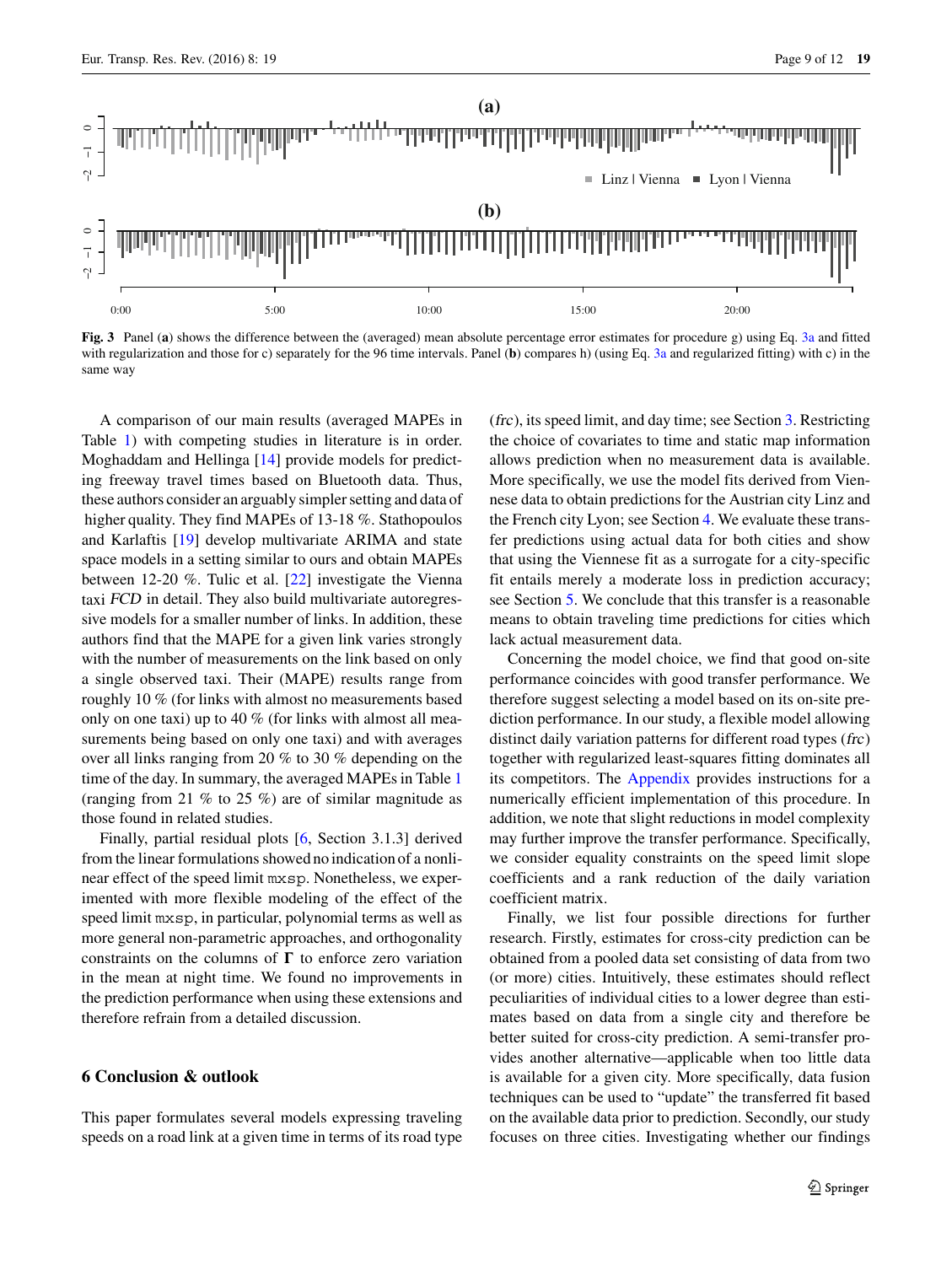generalize to a broader context is clearly important for the intended application. Thirdly, one may use different regularization constant  $\lambda_i$  for the daily variation pattern  $\gamma_i$ pertaining to different road types *j* to reflect the different levels of smoothness of the daily variation patterns shown in Fig. [1.](#page-2-0) Finally, a rank constraint could be added to the estimation of  $\Gamma$  to obtain an even better bias/variance tradeoff. Therein, the appropriate rank may either be enforced as a hard constraint or estimated by penalization as in [\[17\]](#page-11-12).

In conclusion, we can state that for the data sets examined in this paper out-of-sample prediction accuracy amounts to broadly 25 %. The transferal of model fits did not decrease the accuracy for very similar regions with Linz showing 25 % for on-site and cross-city evaluation. The penalty is higher for more distant cities: Lyon shows on-site errors of less than 22 % with transferal accuracy more than 24 %, thus, adding roughly 2.3 percentage points. It remains to be seen whether the more sophisticated models alluded to in the last paragraph can change this picture.

**Acknowledgments** We thank the two anonymous reviewers for providing comments that helped us improve the paper from its original version. We gratefully thank Taxi 31300 (taxi31300.at), Taxi 40100 (taxi40100.at), IFSTTAR, and Taxi-Radio for providing the taxi data used in this study. This work was partially funded by the Austrian Research Promotion Agency as part of the Joint Programming Initiative Urban Europe (FFG Project No. 847350). We furthermore acknowledge support for the Article Processing Charge by the Deutsche Forschungsgemeinschaft and the Open Access Publication Fund of Bielefeld University.

**Open Access** This article is distributed under the terms of the Creative Commons Attribution 4.0 International License [\(http://](http://creativecommons.org/licenses/by/4.0/) [creativecommons.org/licenses/by/4.0/\)](http://creativecommons.org/licenses/by/4.0/), which permits unrestricted use, distribution, and reproduction in any medium, provided you give appropriate credit to the original author(s) and the source, provide a link to the Creative Commons license, and indicate if changes were made.

## <span id="page-9-0"></span>**Appendix**

#### **A Implementation details**

This appendix supplies the details on the calculation of the penalized least squares estimator used in the main text. In particular, efficient calculation of the estimates for a range of values of  $\lambda$  is explained, which facilitates the choice of an optimal *λ* by cross-validation. As an alternative, this section derives an explicit expression of the corresponding GCVcriterion of [\[7\]](#page-10-10).

A change in notation simplifies the following presentation. The restrictions  $\sum_{t=1}^{96} \bar{\gamma}_{t,j} = 0, 1 \le j \le g$ , in Eqs. [1a](#page-4-2) and [1b](#page-4-2) ensure that the intercepts  $c_f$ ,  $f \in \{1, ..., 8\}$ , are identified. Alternatively, one may set  $c_f = 0$  for one (reference) road type in each daily variation group  $F_i$ ,  $1 \leq j \leq g$ . This alternative standardization produces the

same predictions<sup>7</sup>—irrespective of the choice of reference road types—and is used throughout this appendix. Then the model  $(1a)$  may be re-written as

$$
y_i = \mathbf{x}_i^{\mathsf{T}} \left( \frac{\bar{\beta}}{\text{vec} \mathbf{\Gamma}} \right) + u_i, \text{ where } \mathbf{x}_i^{\mathsf{T}} = (\mathbf{x}_{i,1}^{\mathsf{T}} \ \mathbf{x}_{i,2}^{\mathsf{T}}) \text{ with}
$$
\n
$$
\mathbf{x}_{i,1}^{\mathsf{T}} = \left( \text{maxsp}_i \ \mathbf{e}_{f(i)|8}^{\mathsf{T}} \text{ int}_{i,1} \dots \text{ int}_{i,8-g} \right) \text{ and}
$$
\n
$$
\mathbf{x}_{i,2}^{\mathsf{T}} = \mathbf{e}_{g(i)|g}^{\mathsf{T}} \otimes \mathbf{e}_{t(i)|96}^{\mathsf{T}},
$$

wherein  $g(i)$ ,  $f(i)$ , and  $t(i)$  denote the frc-based daily variation group—out of the *g* possible groups, the road type (frc), and time of the *i*-th observation, respectively. The vector  $e_{p|q}$  denotes the *p*-th element of the standard basis of  $\mathbb{R}^q$  and exemplifies the general use of lower case boldface letters to represent vectors; upper case boldface letters symbolize matrices. The symbols  $\otimes$ , vec, and <sup>T</sup> indicate Kronecker multiplication, the vec operator, and transposition, respectively. The indicator variable  $int_{i,j}$  equals one if the *i*-th observation comes from the *j* -th non-reference road type;  $\bar{c}_i$  denotes the corresponding (possibly nonzero) intercept  $c_j$ . Hence,  $\bar{\beta}$  gathers the non-regularized<sup>8</sup> coefficients and is given by  $({\boldsymbol{\beta}}^{\mathsf{T}}, \bar{c}_1, \ldots, \bar{c}_{8-g})^{\mathsf{T}}$ . The vector  $\mathbf{x}_{i,2}$ and the matrix of regularized coefficients  $\mathbf{\Gamma} = (\bar{\mathbf{y}}_1, \dots, \bar{\mathbf{y}}_g)$ represent the daily variation and are present only if *g >* 0. The discussion of model  $(1b)$  is essentially identical, and hence this appendix focuses exclusively on Eq. [1a.](#page-4-2)

To this end, denote the vector of response observations by  $\mathbf{y}^T = (y_1, \ldots, y_n)$  and the design matrix by  $\mathbf{X} = (\mathbf{X}_1, \mathbf{X}_2)$  with plocks  $\mathbf{X}_1 = (\mathbf{x}_{1,1}, \ldots, \mathbf{x}_{n,1})^T$  and  $\mathbf{X}_2 =$  $(\mathbf{x}_{1,2},\ldots,\mathbf{x}_{n,2})^{\mathsf{T}}$ .

In this notation, the least-squares objective becomes

<span id="page-9-3"></span>
$$
\|\mathbf{y} - (\mathbf{X}_1 \ \mathbf{X}_2) \begin{pmatrix} \bar{\boldsymbol{\beta}} \\ \text{vec}(\bar{\boldsymbol{\Gamma}}) \end{pmatrix}\|^2 + \lambda \|[\mathbf{M} \otimes \mathbf{\Delta}_2] \text{vec}(\bar{\boldsymbol{\Gamma}})\|^2
$$

$$
= \left\| \begin{pmatrix} \mathbf{y} \\ \mathbf{0} \end{pmatrix} - \begin{pmatrix} \mathbf{X}_1 \ \mathbf{X}_2 \\ \mathbf{0} \end{pmatrix} \overline{\lambda} \mathbf{M} \otimes \mathbf{\Delta}_2 \end{pmatrix} \begin{pmatrix} \bar{\boldsymbol{\beta}} \\ \text{vec}(\bar{\boldsymbol{\Gamma}}) \end{pmatrix} \right\|^2, \quad (5)
$$

wherein the matrix **M** is a diagonal matrix with *j* -th diagonal element equal to the number of frc classes in daily variation group  $j$ . Finally,  $\mathbf{0}$  symbolizes a matrix or vector of appropriate size and with all entries equal to zero.

In the unconstrained case  $\lambda = 0$ , least-squares solutions can be obtained as usual. Otherwise, a comparable multistage procedure becomes relevant as the choice of *λ* increases the numerical burden. Most of the latter relies on the assumption of a full column rank of the data part  $(X_1, X_2)$  of the design matrix. This may be ensured by proper grouping of the frc classes.

Firstly, note that the matrices in Eq. [5](#page-9-3) are tall in the sense that they contain many rows and comparatively few columns. Therefore, the dimension of the problem can be

<sup>&</sup>lt;sup>7</sup>Note in this regard that  $\Delta 1$  with  $1 = (1, \ldots, 1)$ <sup>T</sup> is zero.

<span id="page-9-2"></span><span id="page-9-1"></span><sup>8</sup>See footnote 7.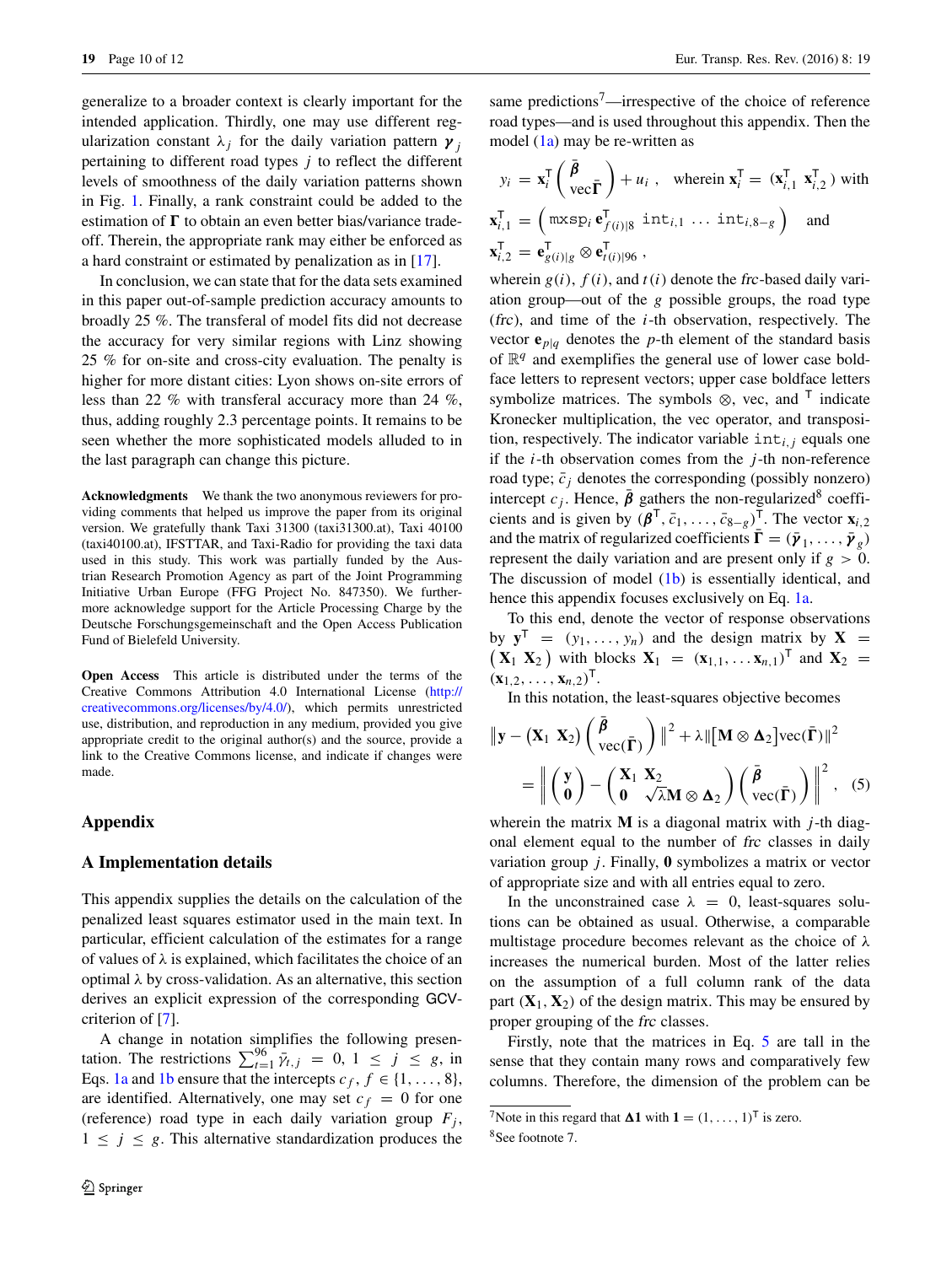reduced significantly by virtue of a QR-decomposition **QR** of  $(X_1, X_2, y)$ . The latter leads to

$$
\left\|\begin{pmatrix}\n\mathbf{R}_1 & \mathbf{R}_{1,2} & \mathbf{r}_{1,3} \\
\mathbf{0} & \mathbf{R}_2 & \mathbf{r}_{2,3} \\
\mathbf{0} & \mathbf{0} & r_3 \\
\mathbf{0} & \sqrt{\lambda}\mathbf{M} \otimes \mathbf{\Delta}_2 & \mathbf{0}\n\end{pmatrix}\begin{pmatrix}\n\bar{\beta} \\
\text{vec}(\bar{\Gamma}) \\
-1\n\end{pmatrix}\right\|^2.
$$

In addition, the triangular form of the upper part—given by **R**—allows to first focus on  $\bar{\Gamma}$ . Subsequently, the optimal  $\bar{\beta}$  follows from (back)solving the triangular system

$$
\mathbf{R}_1 \hat{\vec{\boldsymbol{\beta}}} = \mathbf{r}_{1,3} - \mathbf{R}_{1,2} \text{vec}(\hat{\vec{\boldsymbol{\Gamma}}}) .
$$

Solving the least-squares problem

$$
\|\begin{pmatrix} \mathbf{R}_2 \\ \sqrt{\lambda} \mathbf{M} \otimes \mathbf{\Delta}_2 \end{pmatrix} \text{vec}(\bar{\Gamma}) - \begin{pmatrix} \mathbf{r}_{2,3} \\ \mathbf{0} \end{pmatrix} \|^2.
$$

yields the daily variation matrix estimate  $\bar{\Gamma}$ , which therefore equals

<span id="page-10-11"></span>
$$
\begin{aligned} \text{vec}(\hat{\mathbf{\Gamma}}) &= \left[\mathbf{R}_2^{\mathsf{T}} \mathbf{R}_2 + \lambda \mathbf{M}^2 \otimes \mathbf{\Delta}_2^2\right]^{-1} \mathbf{R}_2^{\mathsf{T}} \mathbf{r}_{2,3} \\ &= \mathbf{R}_2^{-1} \left[\mathbf{I} + \lambda \mathbf{S} \mathbf{S}^{\mathsf{T}}\right]^{-1} \mathbf{r}_{2,3} \\ \mathbf{S} &= (\mathbf{R}_2^{\mathsf{T}})^{-1} (\mathbf{M} \otimes \mathbf{\Delta}_2) \,. \end{aligned} \tag{6}
$$

In Eq. [6—](#page-10-11)and subsequently, **I** denotes the appropriately sized identity matrix. In addition, a full singular value decomposition (SVD)  $S = U_S D_S V_S^T$  of S aids the consideration of a range of values for  $\lambda$ . Herein  $U_S$  and  $V_S$  are orthogonal matrices and **D***<sup>S</sup>* is diagonal with nonnegative entries. In fact, this decomposition leads to the representation

<span id="page-10-12"></span>
$$
\text{vec}(\hat{\mathbf{\Gamma}}) = (\mathbf{R}_2^{-1} \mathbf{U}_S) \left[ \mathbf{I} + \lambda \mathbf{D}_S^2 \right]^{-1} (\mathbf{U}_S^{\mathsf{T}} \mathbf{r}_{2,3}) \,, \tag{7}
$$

which reduces the repeated calculation of  $vec(\{\Gamma})$  to a sequence of weighted matrix-vector multiplications.

The representation [\(7\)](#page-10-12) also facilitates the calculation of the corresponding GCV criterion for a range of values for *λ*. Specifically, the numerator of this criterion—given by the sum of squared residuals—becomes

$$
\frac{\left\| (\mathbf{I} - \mathbf{U}_{S} [\mathbf{I} + \lambda \mathbf{D}_{S}^{2}]^{-1} \mathbf{U}_{S}^{T}) \mathbf{r}_{2,3} \|^{2}}{\|\lambda \mathbf{D}_{S}^{2} [\mathbf{I} + \lambda \mathbf{D}_{S}^{2}]^{-1} \mathbf{U}_{S}^{T} \mathbf{r}_{2,3} \|^{2} = \sum_{j} \left( \frac{\lambda d_{j}^{2}}{1 + \lambda d_{j}^{2}} \right)^{2} r_{j}^{2}}
$$

wherein  $d_j$  and  $\bar{r}_j$  represent the *j*-th diagonal element of  $\mathbf{D}_S$ and the *j*-th entry of  $\mathbf{U}_{S}^{T}\mathbf{r}_{2,3}$ , respectively. Furthermore, the corresponding denominator is given by the trace of

$$
\mathbf{I} - (\mathbf{X}_1 \ \mathbf{X}_2) \left( \frac{\mathbf{X}_1^T \mathbf{X}_1}{\mathbf{X}_2^T \mathbf{X}_1} \ \mathbf{X}_2^T \mathbf{X}_2 + \lambda \mathbf{M}^2 \otimes \mathbf{\Delta}_2^2 \right)^{-1} \left( \frac{\mathbf{X}_1^T}{\mathbf{X}_2^T} \right) .
$$

Linearity and the cyclic property of the trace yields

$$
n-\text{trace}\bigg[\left(\begin{array}{c} \mathbf{X}_1^T\mathbf{X}_1 & \mathbf{X}_1^T\mathbf{X}_2\\ \mathbf{X}_2^T\mathbf{X}_1 & \mathbf{X}_2^T\mathbf{X}_2 + \lambda M^2\otimes \mathbf{\Delta}_2^2 \end{array}\right)^{-1} \left(\begin{array}{c} \mathbf{X}_1^T\mathbf{X}_1 & \mathbf{X}_1^T\mathbf{X}_2\\ \mathbf{X}_2^T\mathbf{X}_1 & \mathbf{X}_2^T\mathbf{X}_2 \end{array}\right)\bigg],
$$

wherein *n* denotes the sample size. The first column block of the latter matrix follows from appending sufficient zero rows to the bottom of the  $k_1 \times k_1$  identity matrix with  $k_1$ being the number of columns of  $X_1$ . The second column block amounts to the solution  $(A_1^T, A_2^T)^T$  of

$$
\begin{pmatrix} X_1^T X_1 & X_1^T X_2 \\ 0 & \tilde X_2^T \tilde X_2 + \lambda M^2{\otimes} \Delta_2^2 \end{pmatrix} \begin{pmatrix} A_1 \\ A_2 \end{pmatrix} = \begin{pmatrix} X_1^T X_2 \\ \tilde X_2^T \tilde X_2 \end{pmatrix} \,,
$$

wherein only  $A_2$  is needed for the present application, and the columns of  $m\tilde{x}x_2$  equal the residuals from projecting the columns of  $mxx_2$  onto the column space of  $mxx_1$ . The 731 equality  $\tilde{\mathbf{X}}_2^T \tilde{\mathbf{X}}_2 = \mathbf{R}_2^T \mathbf{R}_2$  identifies the trace of  $\mathbf{A}_2$  as

$$
\operatorname{trace}\!\left[\mathbf{R}_2\!\left[\mathbf{R}_2^{\mathsf{T}}\mathbf{R}_2 + \lambda \mathbf{M}^2 \!\otimes\! \mathbf{\Delta}_2^2\right]^{-1}\mathbf{R}_2^{\mathsf{T}}\right] = \operatorname{trace}\!\left[\mathbf{I} + \lambda \mathbf{D}_S^2\right]^{-1}.
$$

In summary, the GCV criterion can be obtained as

$$
GCV(\lambda) = \frac{\sum_{j} \left(\frac{\lambda d_j^2}{1 + \lambda d_j^2}\right)^2 \bar{r}_j^2 + r_3^2}{n - k_1 - \sum_{j} \frac{1}{1 + \lambda d_j^2}},
$$

which is easily evaluated for a wide range of values for *λ*.

## **References**

- <span id="page-10-0"></span>1. Antoniou C, Balakrishna R, Koutsopoulos H (2011) A synthesis of emerging data collection technologies and their impact on traffic management applications. Eur Transp Res Rev 3(0):139–148
- <span id="page-10-4"></span>2. Bovy P, Thijs R (2000) Estimators of travel time for road networks: new developments, evaluation results, and applications. Delft University Press
- <span id="page-10-1"></span>3. Castro PS, Zhang D, Li S (2012) Urban traffic modelling and prediction using large scale taxi gps traces. Pervasive Computing 57– 72
- <span id="page-10-2"></span>4. Cetin M, List GF, Zhou Y (2005) Factors affecting minimum number of probes required for reliable estimation of travel time. Transp Res Rec.: J Transp Res Board 1917:37–44
- <span id="page-10-6"></span>5. Dixon K, Wu CH, Sarasua W, Daniel J (1999) Estimating freeflow speeds for rural multilane highways. Transp Res Rec.: J Transp Res Board 1678:73–82
- <span id="page-10-9"></span>6. Fahrmeir L, Kneib T, Lang S, Marx B (2013) Regression: models, methods and applications Springer Science & Business Media
- <span id="page-10-10"></span>7. Golub GH, Heath M, Wahba G (1979) Generalized crossvalidation as a method for choosing a good ridge parameter. Technometrics 21(2):215–223
- <span id="page-10-7"></span>8. Graser A, Leodolter M, Koller H (2015) Towards better urban travel time estimates using street network centrality. In: 1St ICA european symposium on cartography, Vienna, November 10-20, 2015
- <span id="page-10-8"></span>9. Graser A, Leodolter M, Koller H, Braendle N (2016) Improving vehicle speed estimates using street network centrality (under review) (nd)
- <span id="page-10-3"></span>10. Jenelius E, Koutsopoulos H (2013) Travel time estimation for urban road networks using low frequency probe vehicle data. Transp Res B 53:64–81
- <span id="page-10-5"></span>11. Jones M, Geng Y, Nikovski D, Hirata T (2013) Predicting link travel times from floating car data. In: 16th International IEEE Conference on Intelligent Transportation Systems, pp 1756–1763